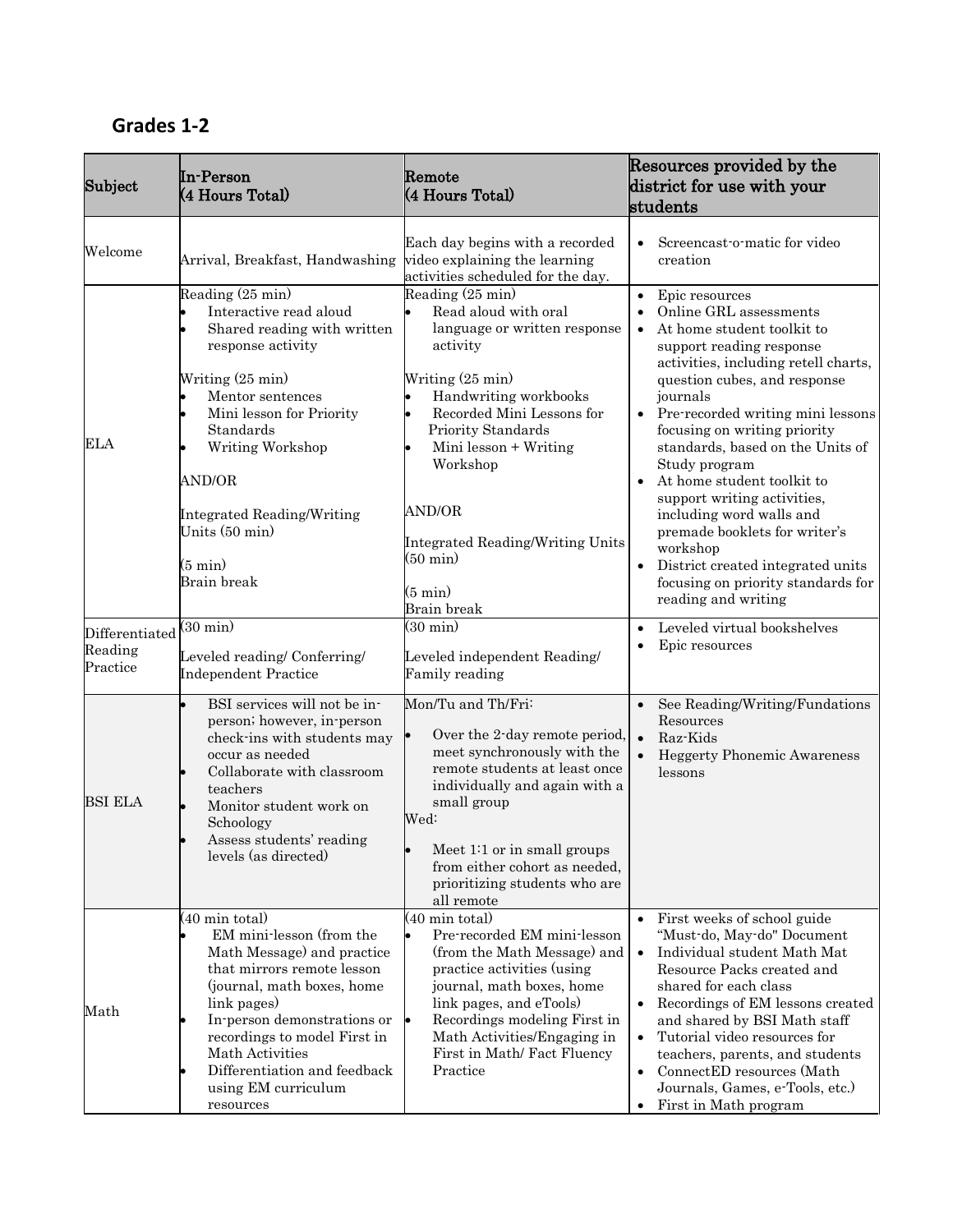| <b>BSI MATH</b>                                                                              | BSI services will not be in-<br>person; however, in-person<br>check-ins with students may<br>occur as needed<br>Collaborate with classroom<br>teachers<br>Monitor student work on<br>Schoology<br>Monitor fact fluency on FIM                                                                                                                                                                                                                                                                                                                                                            | Mon/Tu and Th/Fri:<br>Over the 2-day remote period,<br>meet synchronously with the<br>remote students at least once<br>individually and again with a<br>small group<br>Wed:<br>Meet 1:1 or in small groups<br>from either cohort as needed,<br>prioritizing students who are<br>all remote                                                                                                                                                                                                                                                                                                                                                 | • See Math Resources                                                                                                                                                                                                                                                                                                   |
|----------------------------------------------------------------------------------------------|------------------------------------------------------------------------------------------------------------------------------------------------------------------------------------------------------------------------------------------------------------------------------------------------------------------------------------------------------------------------------------------------------------------------------------------------------------------------------------------------------------------------------------------------------------------------------------------|--------------------------------------------------------------------------------------------------------------------------------------------------------------------------------------------------------------------------------------------------------------------------------------------------------------------------------------------------------------------------------------------------------------------------------------------------------------------------------------------------------------------------------------------------------------------------------------------------------------------------------------------|------------------------------------------------------------------------------------------------------------------------------------------------------------------------------------------------------------------------------------------------------------------------------------------------------------------------|
| Science<br>Grade 1<br>(First half of<br>each MP)<br>Grade 2<br>(MP 1,4)                      | $(20 \text{ min})$<br>1 or 2-part lessons.<br>Day 1<br>- Preview vocab./ information<br>gathering and exploration<br>Day $2 - Video/$<br>Experiment illustrating/<br>applying concept with written<br>journal response- Wrap<br>up Questions/ Answers<br>Alternate with Social Studies<br>Lessons                                                                                                                                                                                                                                                                                        | $(20 \text{ min})$<br>1 or 2-part lessons.<br>Day 1 - Preview vocab./<br>information gathering and<br>exploration<br>Day 2 - Video/ Experiment<br>illustrating/applying concept<br>with Seesaw activity -Wrap<br>up Question /Answers<br>(Oral 3 sentences)<br>Alternate with Social Studies<br>Lessons                                                                                                                                                                                                                                                                                                                                    | • Individual Teacher access to a<br>newly updated ngConnect HTML<br>platform and resources<br>• Individual Student accounts for<br>ngConnect resources<br>• Newly revised hybrid teacher<br>resources (pacing guides, unit<br>materials lists, etc.)<br>• Video recordings of lessons in<br>NearPod created and shared |
| Social<br>Studies<br>Grade 1<br>(2 <sup>nd</sup> half of)<br>each MP)<br>Grade 2<br>(MP 2,3) | $(20 \text{ min})$<br>TCI program resources<br>Each lesson (takes approx. 2<br>weeks) has the<br>following elements:<br>Preview<br>$\bullet$<br>Activity (phases)<br>Read & Do<br>Processing<br>Modified Curriculum Guide<br>identifies the elements taught in<br>each lesson to facilitate students<br>learning the standards, in<br>conjunction with TCI's Blended<br>Learning plan<br>Students utilize the digital<br>notebook to record their responses<br>for each activity and interactive<br>text for their research and<br>building background<br>Alternate with Science Lessons | $(20 \text{ min})$<br>TCI program resources<br>Sharing customized teaching<br>slides<br>Each modified lesson (takes<br>approx. 2 weeks) has the<br>following elements:<br>Preview<br>$\bullet$<br>Activity (phases)<br>Read & Do<br>Processing<br>Modified Curriculum Guide<br>identifies the elements taught in<br>each lesson to facilitate students<br>learning the standards, in<br>conjunction with TCI's Blended<br>Learning plan<br>Students utilize the digital<br>notebook to record their responses<br>for each activity and interactive<br>text for their research and<br>building background<br>Alternate with Science Lessons | • TCI Planning tips for a blended<br>learning environment<br>• Ability to modify and share slide<br>presentation<br>• Video recordings of text<br>• Interactive digital notebook                                                                                                                                       |